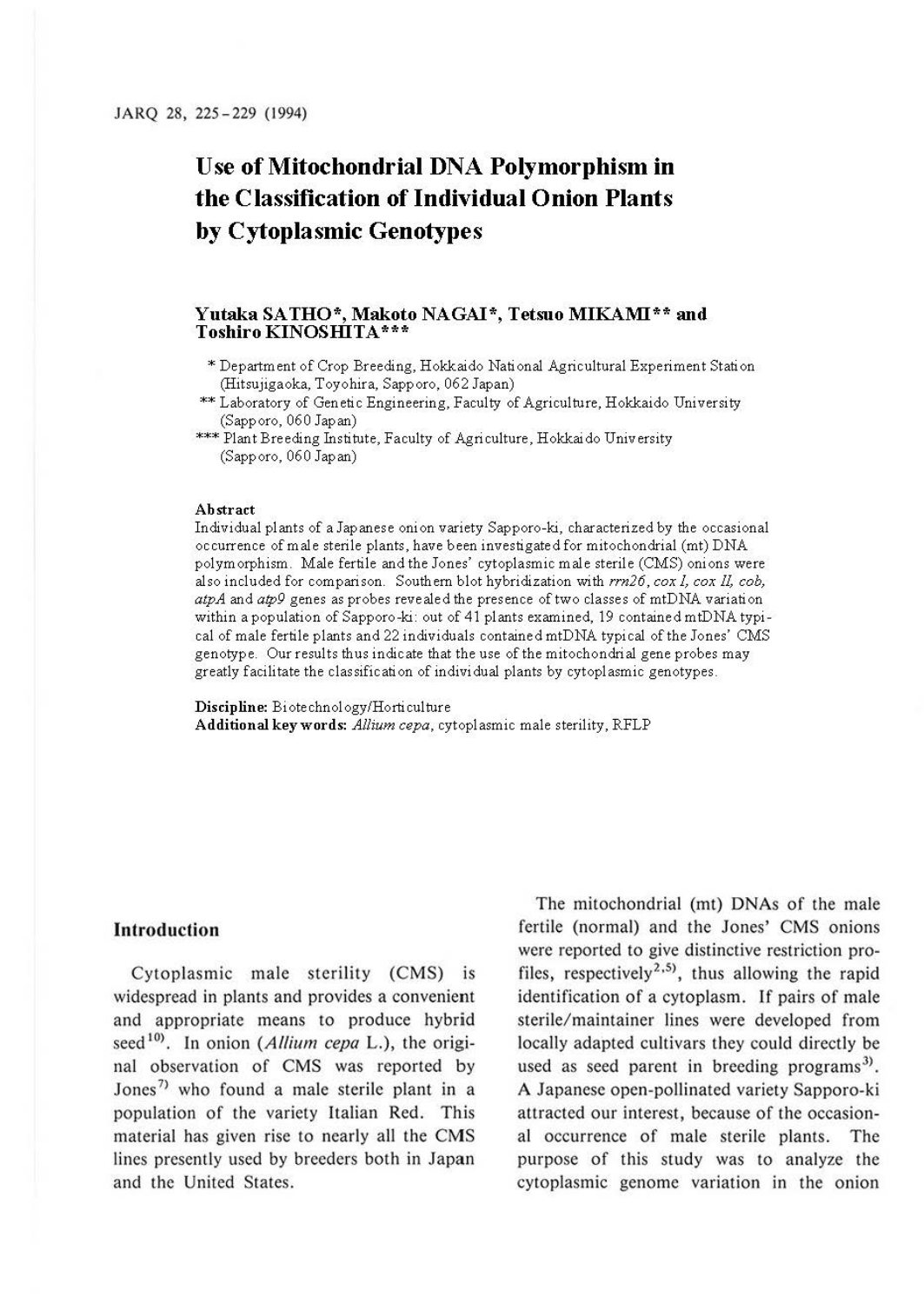variety Sapporo-ki by restriction fragment length polymorphism (RFLP) analysis of mtDNA to facilitate the classification of individual plants by cytoplasmic genotypes.

## **Materials and methods**

## I) *Plant materials*

Analysis was carried out on individual plants of two Japanese open-pollinated varieties Sapporo-ki and Imai-wasc from the onion germplasm collection preserved at Hokkaido National Agricultural Experiment Station, Sapporo, Japan. A pair of CMS/maintainer lines, W202A (carrying the Jones' CMS-S cytoplasm) and W2028 (N cytoplasm), were also included

for comparison. These materials were kindly provided by Dr. W.H.Gabelman, University of Wisconsin, USA.

# *2) Isolation of mtDNA*

Mitochondria and mtDNA were isolated by a combination of differential centrifugation and DNase 1-treatmeni according to Holford et al. $<sup>4</sup>$ .</sup>

Sprouting onion leaves (10 g) were homogenized in 40 m/ of homogenization buffer (10 mM TES, *0.5* M mannitol, JO mM EGTA, 0.2% BSA and 0.05% cysteine, pH7.2). The DNA obtained was purified by phenolchloroform extraction, ethanol precipitation and RNase A-treatment.



Plate 1. Southern hybridization analysis of mtDNA from W202B (N; N cytoplasm) and W202A (S; CMS-S cytoplasm)

MtDNA was cut with the BamH I enzyme and electrophoresed in 0.8% agarose gel.

Panel A shows the restriction pattern after ethidium bromide staining of the gel.

The gel was blotted onto a nylon membrane filter and hybridized with mitochondrial gene probes.

The probes were:  $B-rrn26$  of pea,  $C-cox I$  of sugarbeet, *D-cox II* of sugarbeet, *E-cob* of wheat, *F-atpA* of pea, *G-atp9* or pea.

Size markers are indicated in kbp.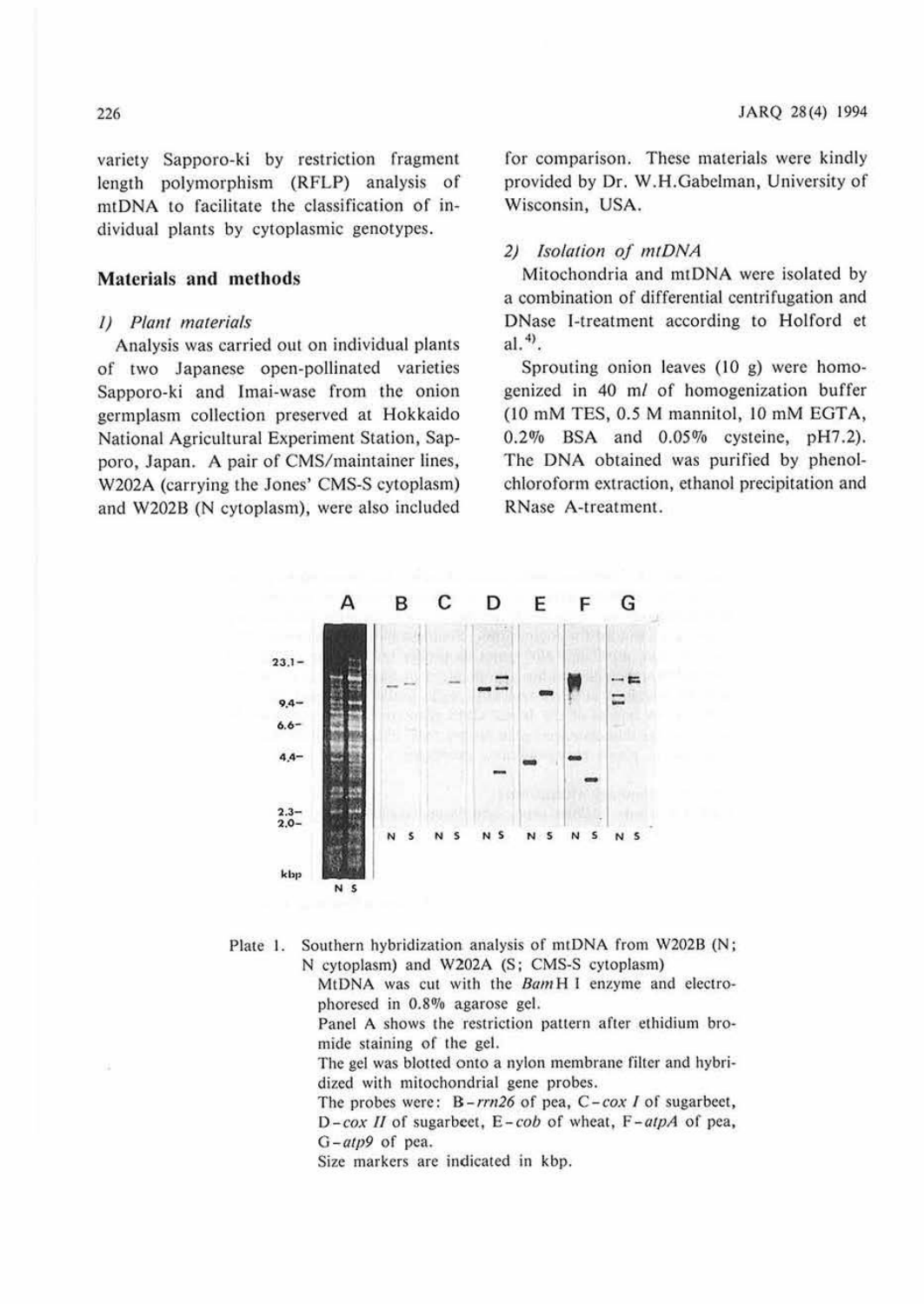# 3) mtDNA analysis

Restriction endonuclease digestions were performed under conditions specified by the suppliers. The DNA was electrophoresed on agarose slab gels buffered with 40 mM Tris-HCI, 20 mM Na-acetate, 2 mM EDTA and **18**  mM NaCl, pH8.0. The gels were Southernblotted onto nylon membranes (Hybond N, Amersham) according to the manufacturer's **in**structions. The filter was further hybridized overnight at 42°C with constant shaking in the hybridization buffer (enhanced chemiluminescence (ECL) method, Amersham] containing the labelled probe. Then the hybridized blot was rinsed twice with the first washing solution (6 M urea,  $0.4\%$  SDS and  $0.5 \times$  SSC) for 20 min at 42°C, followed by two rinses with the second washing solution  $(2 \times SSC)$  for 5 min at room temperature. Labelling of probe DNA and visualization of the probe-target DNA hybrid were carried out by the ECL method, according to the supplier's instructions.

Mitochondrial genes used in the hybridization studies were: pea *rrn26* (480-bp EcoR I -Sal I fragment<sup>61</sup>); sugarbeet cox *I* (1,500-bp) EcoR 1 fragment<sup>11</sup>); sugarbeet cox *II* (400-bp) Sal I -Hind III fragment<sup>11</sup>) as well as wheat  $\cosh(700 \text{-} \text{bp} \text{ Hind III} - \cosh(100 \text{m}) \text{m} \cdot \text{f}$  ragment<sup>1)</sup>); pea atpA (800-bp EcoR I -BamH I fragment<sup>8)</sup>) and pea *atp9* (700-bp *Xho* I *-EcoR* V fragment<sup>9</sup>).

# **Results and discussion**

# *I)* mtDNA polymorphism

Samples of total mtDNA from N (W202B) and CMS-S (W202A) cytoplasms were cut with



Plate 2. Southern hybridization analysis of mtDNA from 41 individual plants of a Japanese variety Sapporo-ki

> The W2028 (N) and W202A (\$) mtDNA were included for comparison.

> MtDNA was cut with the *8am* H I enzyme and electrophoresed in 0.8% agarose gel.

Hybridization was performed with the *cob* probe.

Size markers are indicated in kbp.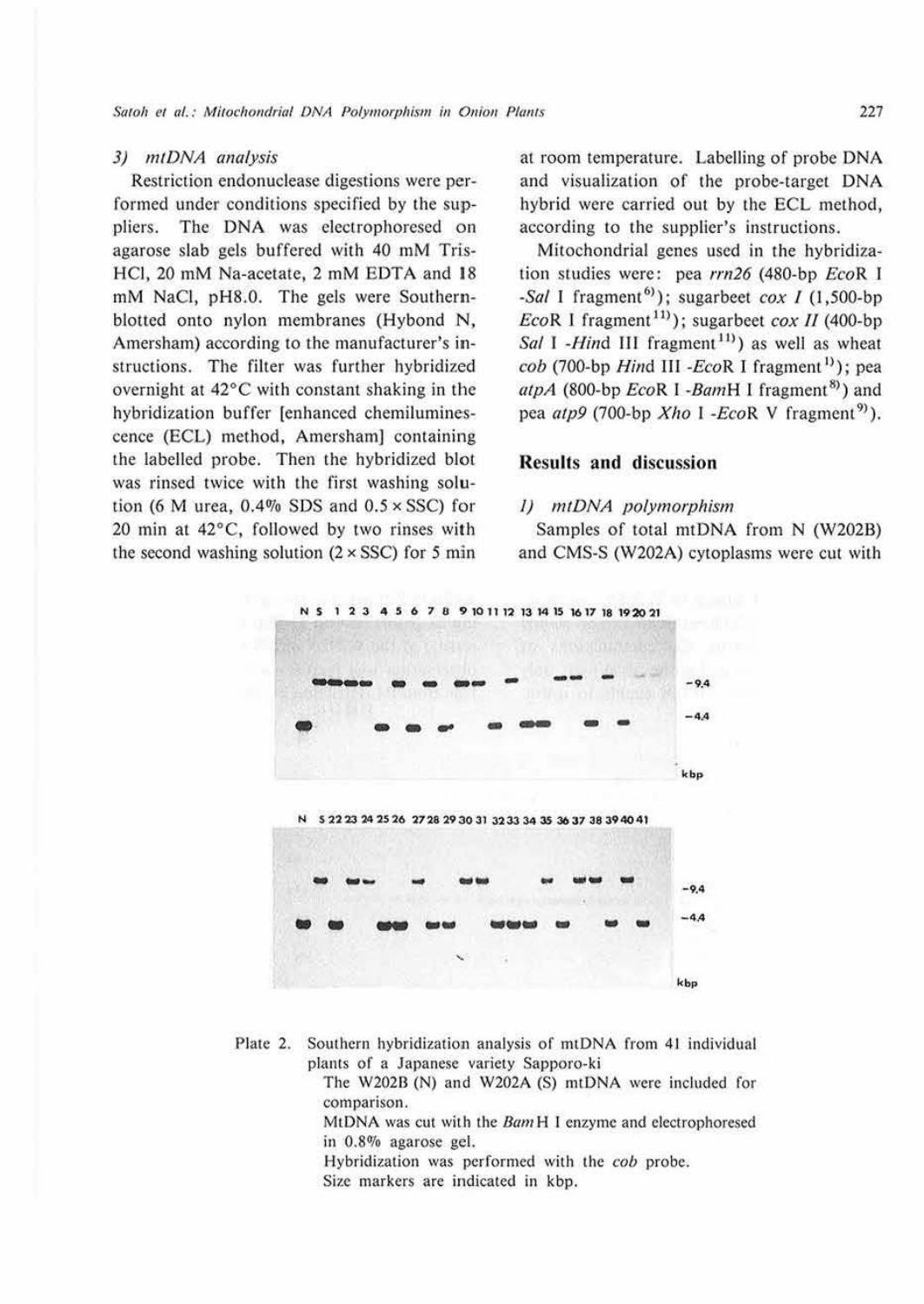BamH I or *Hind III* enzyme, and the resulting fragments were separated by agarose gel electrophoresis. Characteristic and unique restriction profiles were exhibited by each mtDNA of the N and CMS-S cytoplasms (Plate 1), which agreed well with previous observations<sup>2,5)</sup>.

In order to further study mtDNA organization in both cytoplasms, probes representing different mitochondrial genes were hybridized to membrane blots comaining BamH l or *Hind*  lil digests of the W202A and W202B mtDNAs. The genes used were: *rrn26,* coding for 26S ribosomal RNA; *cox I* and *cox* fl, for cytochrome oxidase subunits I and II ; *cob,* for apocytochrome B; and *atpA* and *atp9,* for ATPasc subunits alpha and 9 (see materials and methods). Plate I illustrates the representative patterns of hybridization. For example, the *cob*  probe hybridized to a BamH I fragment of 4-kbp in W2028, absent in W202A, which instead could be hybridized to an 11-kbp BamH I fragment. Among the combinations of restriction enzymes and probes used here, only one, *Hind Ill/cob,* did not enable to distinguish the two cytoplasms (data not shown). These results are in agreement with those of Holford et al.<sup>5)</sup> except for the case of BamH *I/cox II*, where they did not detect any variation in the RFLP profiles generated with this combination of restriction enzymes and probes. It is thus apparent that the genomic surroundings of the six genes studied differed between N and CMS-S cytoplasms.

## *2) The variety Sapporo-ki*

Mitochondrial DNAs from 41 individual plants of this variety were tested by restriction enzyme analysis and Southern-blot hybridization to determine whether they were characteristic of normal onion (the W202B type), or CMS-S onion (the W202A type). Hybridization of the *cob* probe to mtDNA digested with BamH I revealed that 19 plants contained a 4-kbp W202B-specific fragment and the remaining 22 plants had an 11-kbp fragment characteristic of the W202A mtDNA (Plate 2). This observation was further confirmed by BamH I or *Hind* Ill restriction profiles and Southern-



Plate 3. Southern hybridization analysis of mtDNA from 20 individual plants of a Japanese variety lmai-wase

> The W202B (N) and W202A (S) mtDNAs were included for comparison.

> MtDNA was cut with the *BamHI* enzyme and electrophoresed in 0.8% agarose gel.

Hybridization was performed with the *cob* probe.

Size markers arc indicated in kbp.